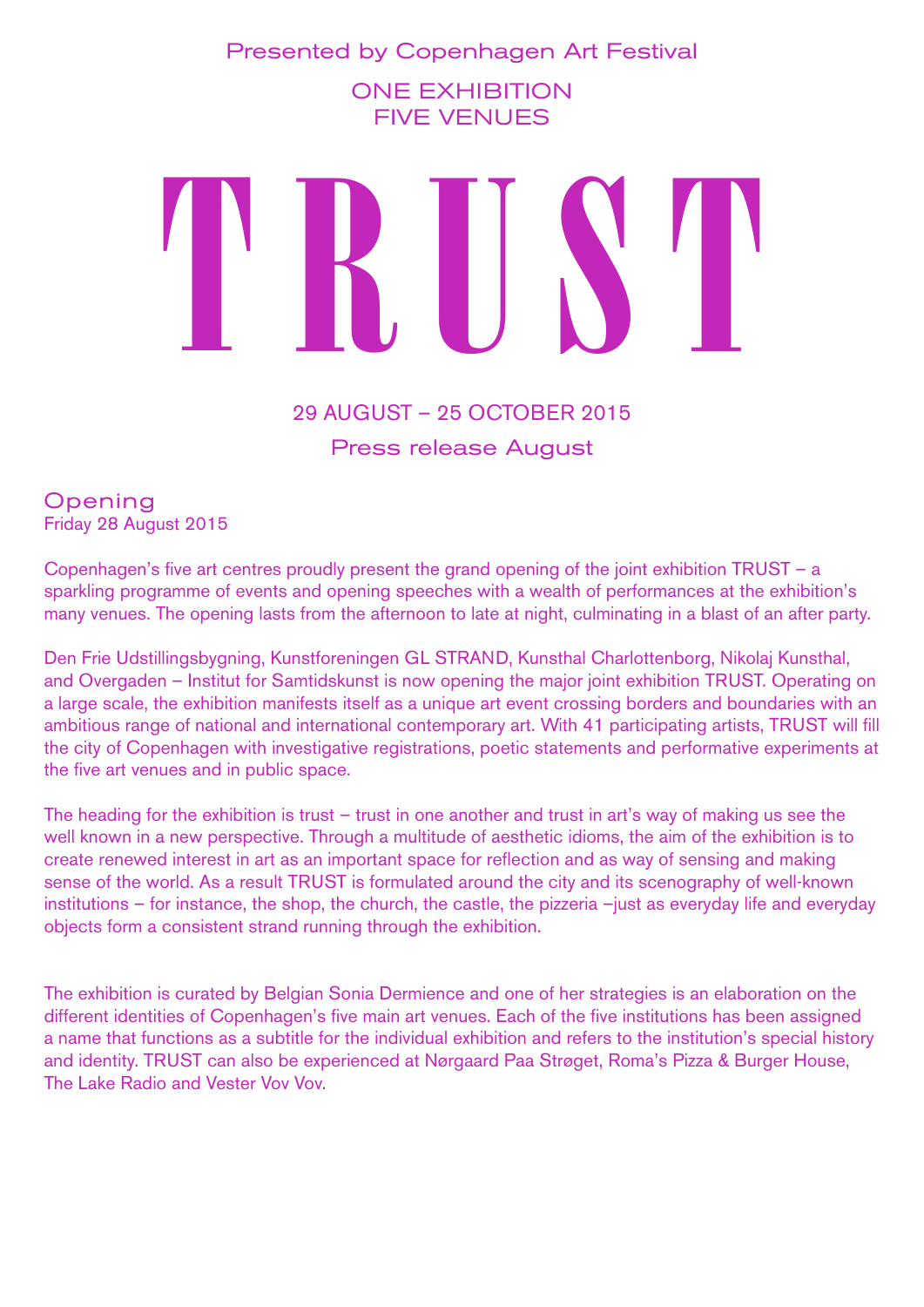#### List of Artists

A Kassen (DK), Martin Erik Andersen (DK), Félicia Atkinson (FR), Jakup Auce (BE), Elena Bajo (ES), Jessica Baxter (BE), Nina Beier (DK), Maiken Bent (DK), Nanna Debois Buhl DK), Ellen Cantor (US), Mikkel Carl (DK), Cel Crabeels (BE), Vava Dudu (FR), Sophie Dupont (DK), FOS (DK), Ditte Gantriis (DK), Good Times & Nocturnal News (SE/LT), Jos de Gruyter & Harald Thys (BE), Sofie Haesaerts (BE), Joachim Hamou (SE/FR), Maj Hasager (DK), Ilja Karilampi (SE), Seyran Kirmizitoprak (BE), Steinar Haga Kristensen (NO), Emmanuelle Lainé (FR), Adriana Lara (MX), Jacopo Miliani (IT), Cécile Noguès (FR), Officin (DK), Carl Palm (SE), Douglas Park (UK), Angelo Plessas (GR), Laure Prouvost (UK/FR), Torben Ribe (DK), Zin Taylor (CA/ BE), The After Lucy Experiment (BE), Benjamin Valenza (FR/CH), Loïc Vanderstichelen & Jean-Paul Jacquet (BE), We Are The Painters (FR), Pernille Kapper Williams (DK), Ebbe Stub Wittrup (DK), Atalay Yavuz (TU)

## Main venues

Den Frie Udstillingsbygning / The Studio Kunstforeningen GL STRAND / The Salon Kunsthal Charlottenborg / The Palace Nikolaj Kunsthal / The Temple Overgaden – Institut for Samtidskunst / The Exchange

## Venues in public space

The Pizzeria

Roma's Pizza & Burger House, 186 Nordre Fasanvej, 2000 Frederiksberg The artist Torben Ribe challenges his own art practice by moving into the semi-public zone of a pizzeria where everyday aesthetics provide a strong contrast to the traditional white cube.

The Cinema

Vester Vov Vov, 5 Absalonsgade, 1658 Copenhagen V During the entire exhibition period the cinema Vester Vov Vov will screen a film programme with contributions by a selection of the artists participating in TRUST. [www.vestervovvov.dk](http://www.vestervovvov.dk )

The Boutique

Nørgaard Paa Strøget, 15 Amagertorv, 1160 Copenhagen K In the clothes store the French artist and fashion designer Vava Dudu exhibits and sells her street-wear collection Amour Poison from 28 August – 6 September 2015. Vava Dudu is also exhibiting at Overgaden – Institut for Samtidskunst.

#### The Radio

In collaboration with the online radio station The Lake, TRUST is also on air. During the entire exhibition period part of their programming will be dedicated to contributions by and interviews with several of the artists participating in TRUST, as well as reports and recordings from the exhibition venues. [www.thelakeradio.com](http://www.thelakeradio.com )

# Press Conference

#### Friday 28 August 2015, 4-5pm

The press conference will be held at Kunstforeningen GL STRAND with an introduction to TRUST by the curator Sonia Dermience and key members of Copenhagen Art Festival.

Refreshments will be served during the press conference. After 5pm all exhibition venues will be open to the press.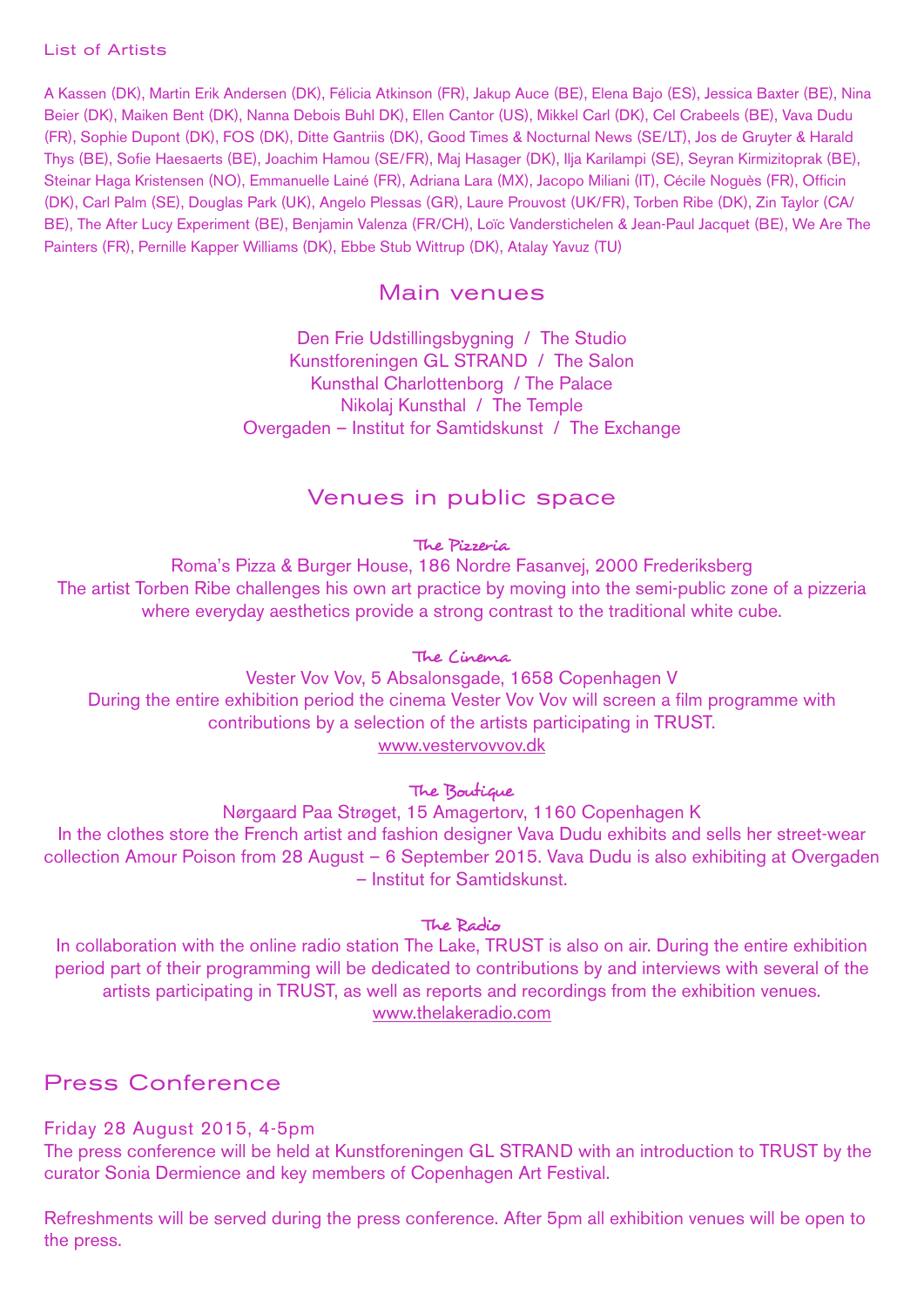# One opening, five venues

## Friday 28 August 2015, 5-10pm

The opening takes places at all five venues with an extensive programme of talks and performances, starting at Overgaden – Institut for Samtidskunst before continuing at Nikolaj Kunsthal, Kunstforeningen GL STRAND and Kunsthal Charlottenborg then ending at Den Frie Udstillingsbygning. Drinks and snacks will be served throughout the opening evening.

### Programme

| <b>THE BX GHANGER</b>                                                                                                                                                                                                                                          | Overgaden<br><b>Institut for Samtidskunst</b> | $5-$<br>6pm  |
|----------------------------------------------------------------------------------------------------------------------------------------------------------------------------------------------------------------------------------------------------------------|-----------------------------------------------|--------------|
| Welcome by: Merete Jankowski, director of Overgaden - Institut for Samtidskunst<br>Opening speech by: Jens Gehl, the chair of the board of Copenhagen Art Festival, and Sonia Dermience,<br>curator<br>Performances: Sophie Dupont, Douglas Park and Vava Dudu |                                               |              |
| <b>ANHI RAAN RAY I PENER</b>                                                                                                                                                                                                                                   | Nikolaj<br><b>Kunsthal</b>                    | $6 -$<br>7pm |
| Performance: We Are The Painters                                                                                                                                                                                                                               |                                               |              |
| <b>THE SALON</b>                                                                                                                                                                                                                                               | Kunstforeningen<br><b>GL STRAND</b>           | $7 -$<br>8pm |
| Performance: Seyran Kirmizitoprak                                                                                                                                                                                                                              |                                               |              |
| THE PALACE                                                                                                                                                                                                                                                     | Kunsthal<br>Charlottenborg                    | $8-$<br>9pm  |
| Performance: Angelo Plessas                                                                                                                                                                                                                                    |                                               |              |
| <b>THE STUDIO</b>                                                                                                                                                                                                                                              | <b>Den Frie</b><br>Udstillingsbygning         | $9-$<br>10pm |
| Performance: Ilja Karilampi                                                                                                                                                                                                                                    |                                               |              |
| THE PARTY                                                                                                                                                                                                                                                      | Den Frie<br>Udstillingsbygning                | $10-$<br>2am |
| After party with a DJ programme by Esben Weile Kjær                                                                                                                                                                                                            |                                               |              |
| THE PIZZERIA                                                                                                                                                                                                                                                   | Roma's Pizza<br>& Burger House                | $5-$<br>10pm |

All six venues will be open until 10pm